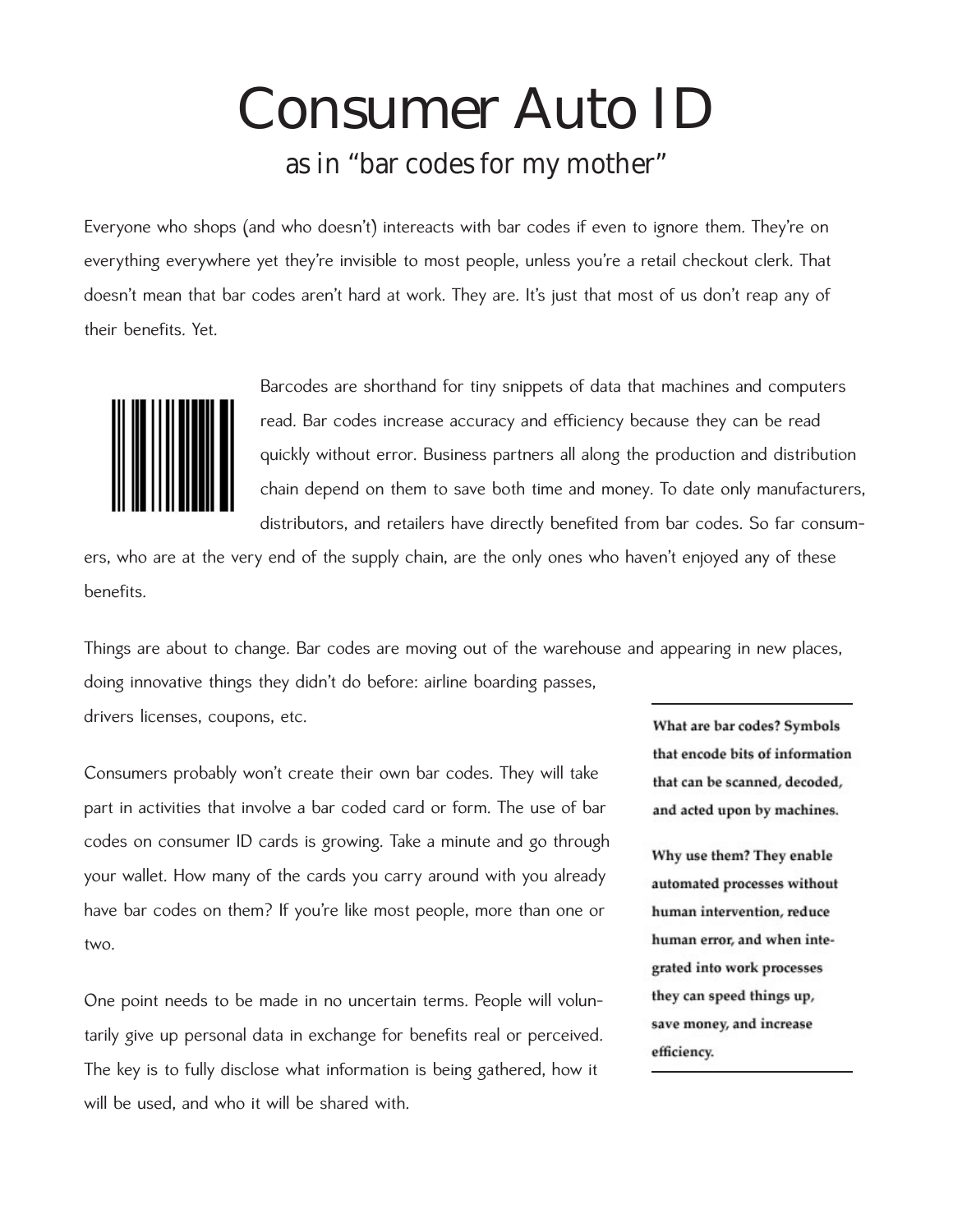For example, I didn't get a Safeway Club card for months because I didn't want my shopping habits and patterns stored in a database. Over time, the record of my shopping paints a more and more accurate picture of me as a consumer. One of my fears was that my grocery purchases could be sold to my insurance company. My insurance company might decide that my meat-to-vegetable ratio was too high, putting me at greater risk of coronary disease, and increase my premiums or perhaps cancel my policy.



What made me relent and get a Safeway Club card? When Safeway announced that they had a partnership with United Airlines that awarded frequent flyer miles when I shopped at Safeway. I then gladly surrendered personal data in exchange for a benefit that I perceived to be of value.

Grocery store customer loyalty programs usually hand out bar coded key fobs or plastic cards. Again, the bar code encodes a snippet of data that initiates an automated process. The checkout person at Safeway now knows my name when I swipe my card (and I get frequent flyer miles). Would Safeway have implemented this program without bar codes? Perhaps the bar codes automate the process and makes it more cost-effective for them to offer discounts, tie-ins, etc. As a consumer, this makes me happy.

Bar coded tokens can be the key to customizing and personalizing the retail experience. If the retailer can recognize you, shopping is no longer an anonymous experience but can be tailored to your lifestyle. Amazon does this to its returning shoppers. "There's no use in me pitching you on romance

Cou'pon noun - a token, physical or virtual, that attempts to sway consumer behavior.

novels, Mr. Whiting. But there's a real good chance I can persuade you to buy more books similar to the ones you have in the past."

The catch is that the more I shop at a given retailer, the more they know about me, the more personal the offers they make me, and the greater my loyalty. Does this mean that one day I'll pay less for the same item compared to the person in the line next to me? Will offers to extended on the fly? "We have too much OJ. Offer 15% off to all regular OJ buyers for the next 24 hours or until the inventory database says that the overstock has been exhausted." This is akin to yield management as practiced by airlines. No reason it shouldn't work for other items too.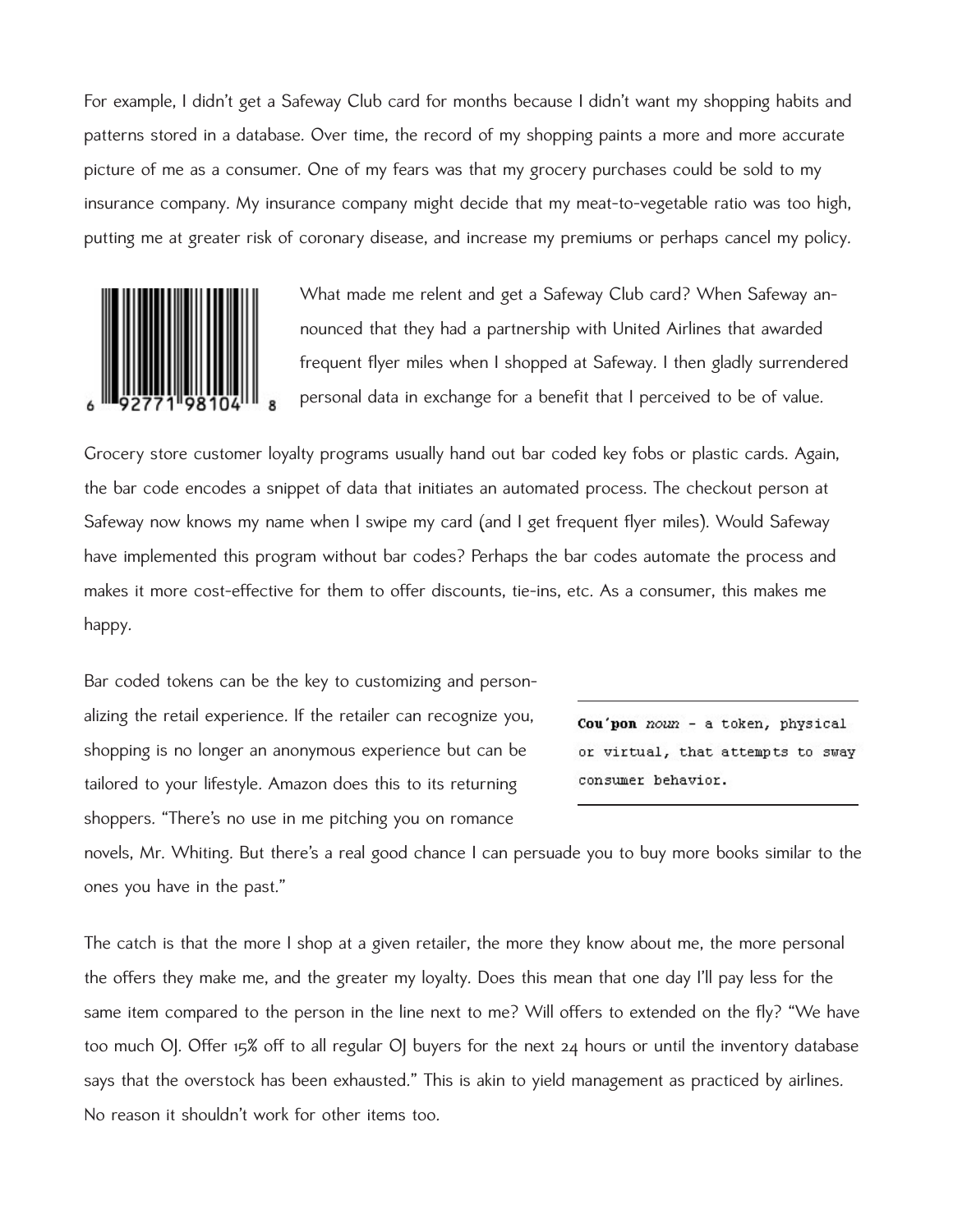As retailers of all kinds strive for greater customer loyalty, something has to be offered to the consumer to make them repeat customers. Some benefit (real or perceived) needs to be offered to keep me from shopping with your competitor. There's no better way to tie me closer to you than to customize my shopping experience. Not to pick on Safeway but there's no use offering me a discount on cat food. I'm allergic to cats. How does Safeway know that? They don't. They do know that I've never purchased cat food, kitty litter, or flea collars. So when the cash register receipt is printed out, there's no reason to print a cents-off offer on the back for cat products. Look at my past history. And the only way Safeway has of referencing my past purchases is to uniquely identify me each and every time I shop there.

Hence, their desire to get me to use a bar coded card when I shop.

Notice that I purchase one to two six packs of beer every week and you can customize my shopping experience by offering me a discount on my favorite brand or

Bar codes are small and easy to overlook. Very soon now, their impact on our everyday lives won't be so easy to ignore

the brand that's offering a promotion that week. Better yet, note that I'm buying beer and offer me an ad hoc coupon good for chips and salsa.

Not to arouse suspicion but Safeway knows when you're having your period (when you buy tampons), how old your kids are (disposable diapers or popsicles), and which holidays you celebrate (candy the last week of October, Easter egg dye or Hannukah candles).

There is a Catch-22 at work: mag stripes have the advantage of a larger installed base of readers. Every ATM reads mag stripes and most checkout lines now feature mag strip readers. Then again, most cash registers have bar code scanners too. The limiting factor is how flexible the software behind the hardware is. Can the cash register read non-UPC bar codes that aren't on items for sale and still make sense of them? Or is it easier to read a magnetic stripe on a card? I'll put my money on bar codes because they're cheaper to produce and can be put on almost anything. Magnetic stripes are more expensive to deploy.

Regardless of which auto ID technology is used, the result can be a more personalized customer interaction. It's then up to the retailer to make that personalized shopping experience work for the consumer. It needs to add value to the transaction for both the seller and the buyer. If you don't make it worth my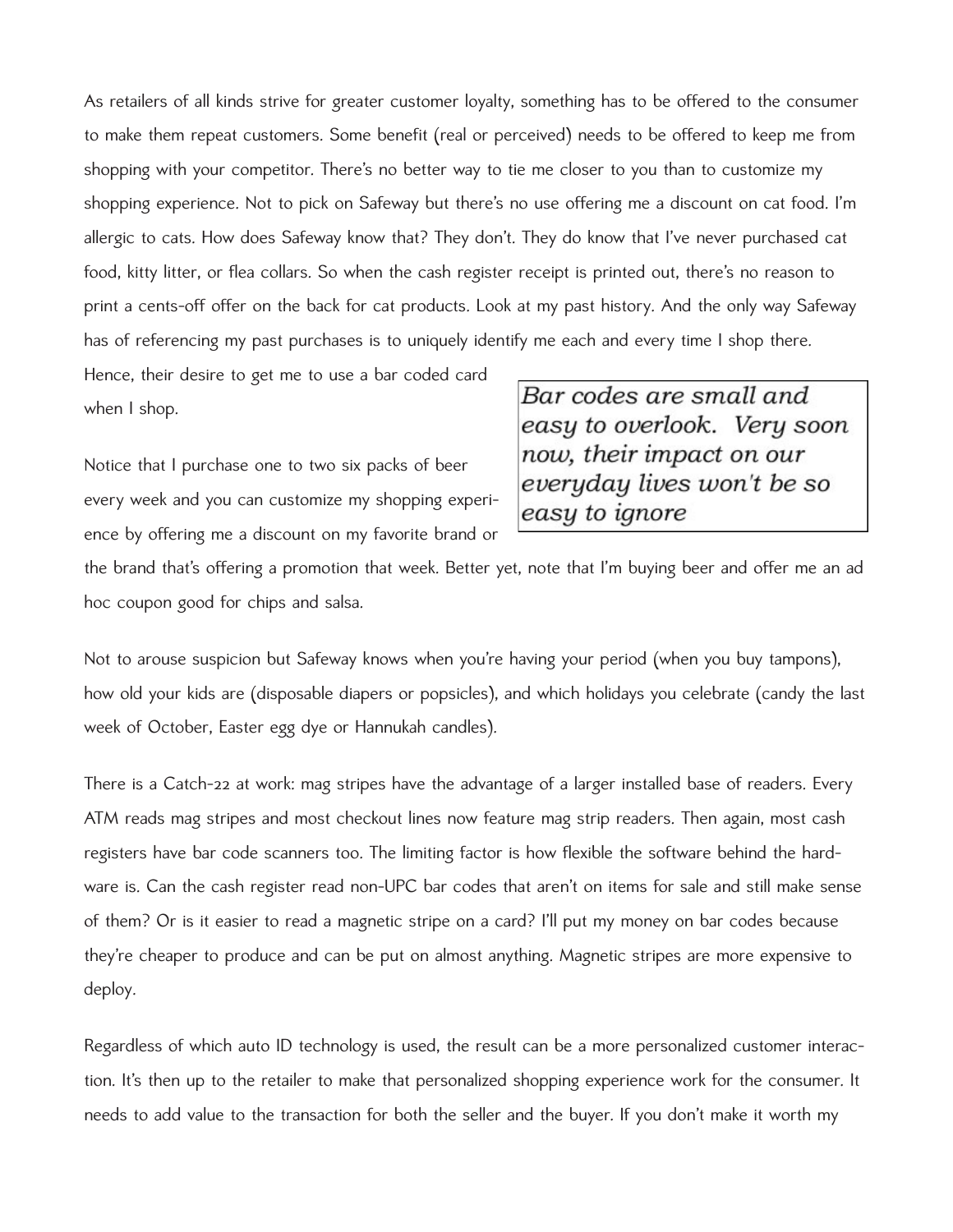while, you run the risk of allowing your competitor to, taking my business away from you in the process.

Pre-paid gift cards are popping up everywhere. They're the new gift certificate. Many of them have bar codes on the back. This allows the retailer to know where and when it was purchased, and where and when it was redeemed.

While many stores offer them, the one from Starbucks may be the one to redefine the genre. The Starbucks card has the added plus of being a stored value card. Load it up with cash and spend it over time. Starbucks will learn more and more about you as you continue to use the card. If they're smart they'll use it as a loyalty card, tying you closer and closer to them.

Put a kiosk up in the store and encourage people to feed it their bar coded membership card. One

version of this in use now are bridal registries. The bride-to-be is given a scanner and told to scan the bar codes of items she wants to receive as gifts. Return the scanner to a kiosk, where



the bar codes are downloaded. In a perfect world, the bride would then email this shopping list to her guests right then and there. The same infrastructure could be used in toys stores to email wishlists to grandparents.

If you have a kiosk in your store, use it to direct me to sale items in the store you don't want me to miss. Create timed coupons I have to redeem during this visit. If you're already mailing me a catalog or circular, incorporate bar codes that I bring into the store. The list of possibilities is endless.

Your drivers license is about to take on a new role, especially after Sept. 11th. Approximately 3 dozen states have bar codes on the back of drivers licenses. Eventually all will. What's significant is nature of the bar codes being used. The PDF 417 bar codes on drivers licenses (above) are capable of holding large amounts of data compared to older bar codes (below). One state uses it to hold your thumbprint, another your picture.

There are discussions under way centered on using drivers licenses as national ID cards. Bar codes offer the same efficiencies when you're tracking people as they do when you're tracking packages. The national